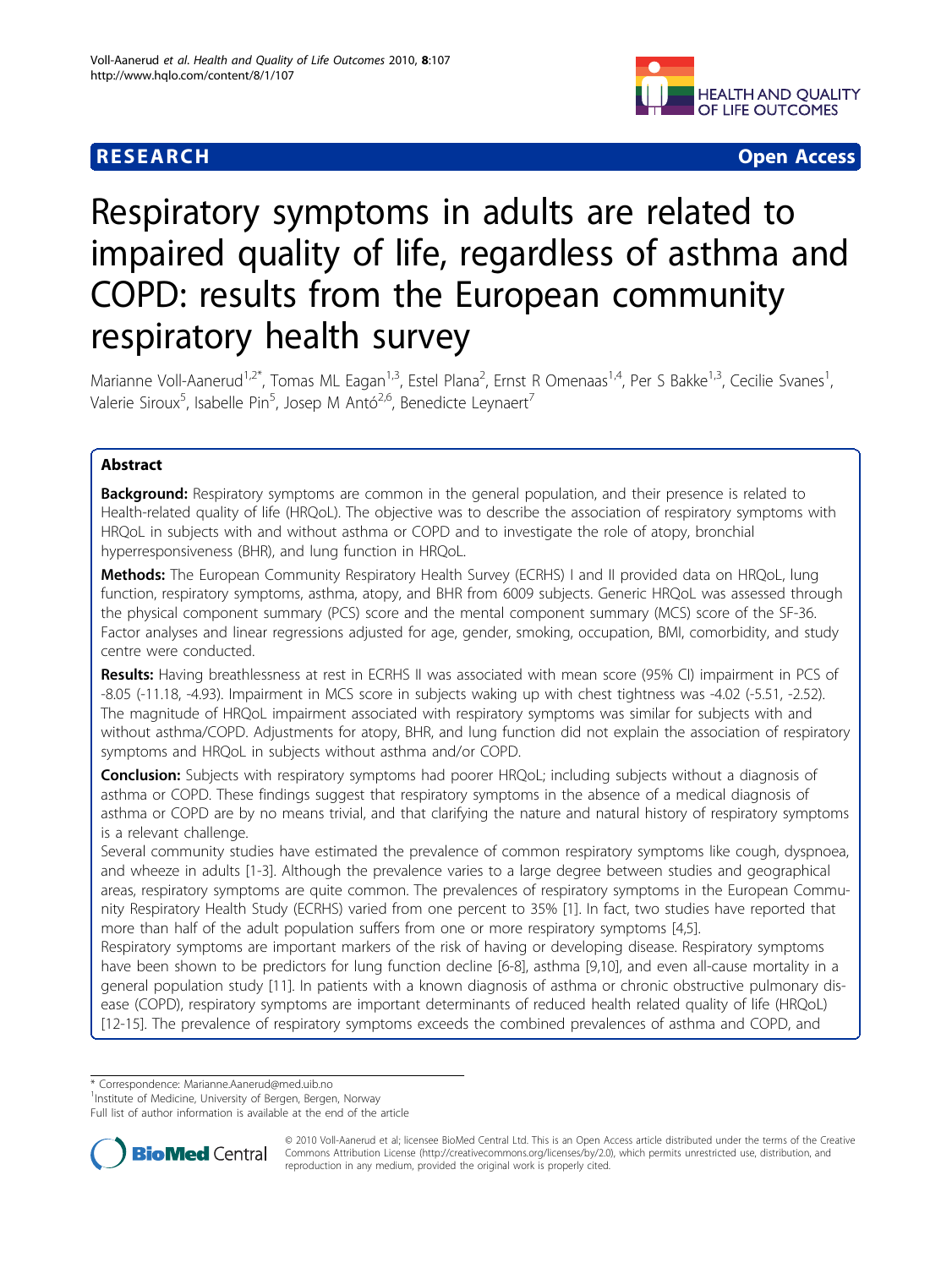both asthma and COPD are frequently undiagnosed diseases [[16-18\]](#page-7-0). Thus, the high prevalence of respipratory symptoms may mirror undiagnosed and untreated disease.

The common occurrence of respiratory symptoms calls for attention to how these symptoms affect health also in subjects with no diagnosis of obstructive airways disease. Impaired HRQoL in the presence of respiratory symptoms have been found in two population-based studies [[6,19\]](#page-7-0), but no study of respiratory sypmtoms and HRQoL have separate analyses for subjects with and without asthma and COPD, and no study provide information about extensive objective measurements of respiratory health.

The ECRHS is a randomly sampled, multi-cultural, population based cohort study. The ECRHS included measurements of atopy, bronchial hyperresponsiveness (BHR), and lung function, and offers a unique opportunity to investigate how respiratory symptoms affect HRQoL among subjects both with and without obstructive lung disease. In the present paper we aimed to: 1) Describe the relationship between respiratory symptoms and HRQoL in an international adult general population and: 2) To assess whether this relationship varied with presence of asthma and/or COPD, or presence of objective functional markers like atopy and BHR.

# Methods

# Study population

The ECRHS I [\[20](#page-7-0)] was undertaken in 1991 through 1993, and comprised representative population samples of adults aged 20-44 years in 48 centres in 22 countries. Altogether 137 619 subjects completed a postal questionnaire on respiratory health, giving a median response rate of 78% (stage I). Randomly selected representative subsamples of subjects from 36 centres participated in interviews and standardised clinical testing (ECRHS I stage II). The ECRHS II [\[21\]](#page-7-0) was a follow-up study of respondents to ECRHS I stage II, conducted from 1998 through 2002. Of the invited, a total of 11 168 responded (response rate 76%). The respondents completed interviews and standardised clinical testing with blood tests, spirometry, and methacholine challenge. A total of 6009 subjects from 24 centres in 11 countries completed data regarding respiratory symptoms, HRQoL, and lung function in the ECHRS II. The regional ethics committees approved the study, and all participants signed informed consent. The full protocol is available at<http://www.echrs.org>.

# Questionnaire information

Information on respiratory symptoms was obtained in ECRHS II by questions 1-11 listed in appendix 1. Asthma was defined as ever having had asthma, question 12 in appendix 1 (ECRHS II).

Smoking was categorized as never-, ex- and current, where the current smokers were the ones that reported having smoked during the last month in the ECRHS II. The longest held job during the follow up period was used as a marker of socioeconomic status, and classified into 5 groups as 1) managers and professionals; 2) technicians; 3) other non-manual workers; 4) manual workers; and 5) non-classified workers. Data on comorbidities were obtained by the questions listed in appendix 2. Presence of comorbidity was included as a dichotomized variable.

The Short Form-36 (SF-36) questionnaire was used to assess HRQoL in the ECRHS II. The SF-36 is a standardized, widely used and validated general HRQoL questionnaire, which is translated into several languages [[22](#page-7-0)]. It includes 36 questions from which the physical component summary (PCS) and the mental component summary (MCS) were computed as described in the SF-36 User's Manual [[23\]](#page-7-0). The scores were transformed so that the mean score was 50 and the standard deviation was 10 [[24](#page-7-0)]. A higher score indicates better quality of life. In clinical trials, a 5 point change in the MCS and PCS are regarded as clinically relevant, whereas statistical significance can be reached with changes in 1-2 points in the scores.

# Objective measurements

Pre-bronchodilator lung function (forced expiratory volume in one second  $(FEV_1)$  and forced vital capacity (FVC)) and BHR were measured by standard methods [[21](#page-7-0)]. BHR was defined as a 20% reduction in  $FEV<sub>1</sub>$  $(PD_{20})$  after methacholine challenge, with a maximum cumulative methacholine dose of 2 mg [\[20](#page-7-0)]. COPD was defined and classified according to the Global initiative for Obstructive Lung Disease (GOLD) [\[25\]](#page-7-0), i.e  $FEV<sub>1</sub>/$ FVC < 0.70. Because the number of subjects with  $FEV<sub>1</sub>$ < 50% predicted were small (COPD GOLD stage III and IV), these were grouped together. Specific IgE levels were measured with the Pharmacia CAP System [[26\]](#page-7-0), and atopy was defined as assay results > 0.35 kU/L for any of the following allergens: house dust mite (Dermatophagoides Pteronyssinus), timothy grass, cat and mould (Cladosporium Herbarum).

# Statistical analyses

The statistical software Stata version 10.1 was used for the statistical analyses [[27\]](#page-7-0). The bivariate relationships between the outcome variables (PCS and MCS) and the respiratory symptoms were described by means and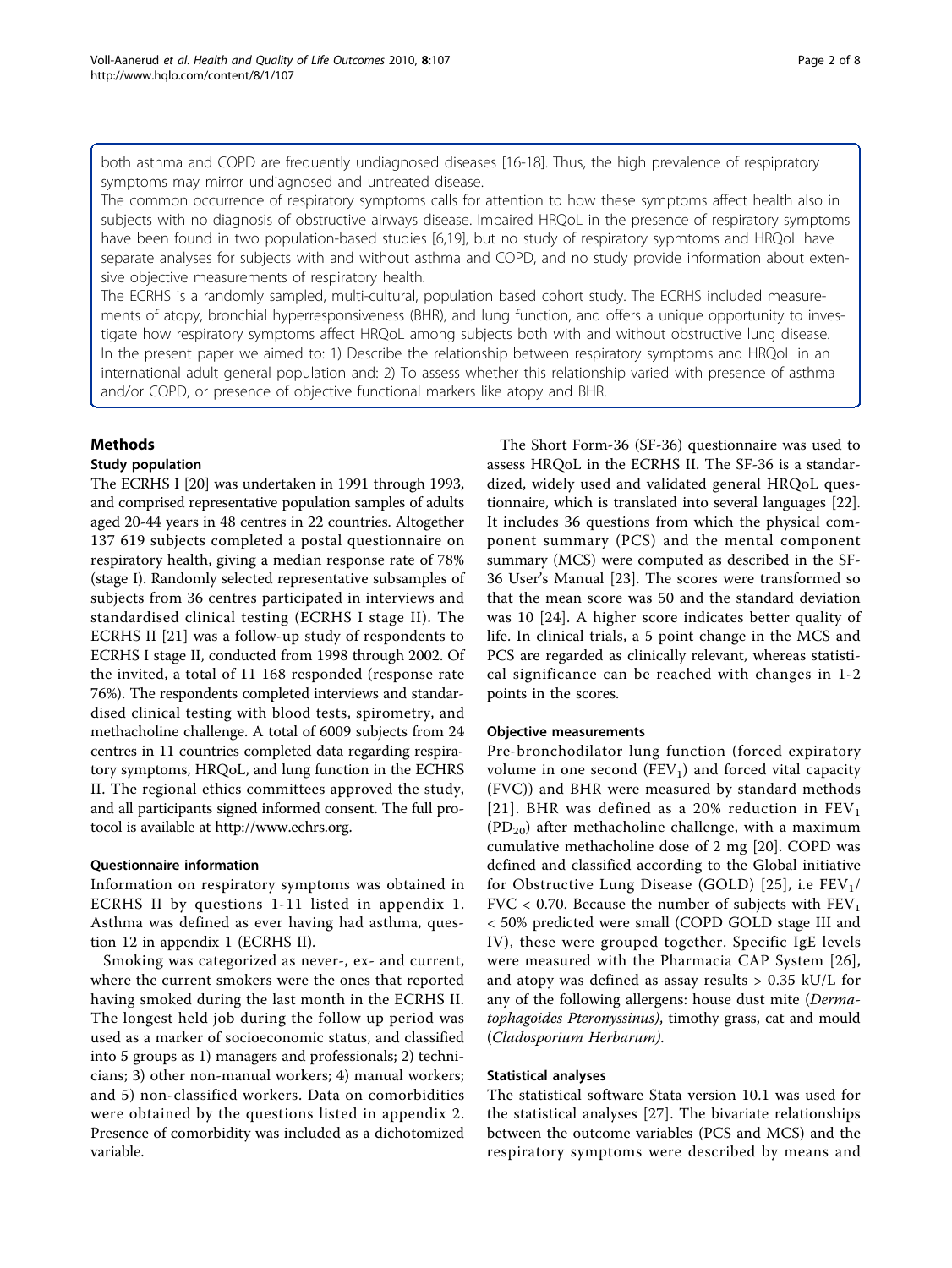standard deviations and tested with Kruskal Wallis and Wilcoxon rank-sum tests. Nonparametric test were used due to skewed distributions of the SF-36 scores. The relationship between the SF-36 scores and each of the symptom variables were investigated in robust multiple linear regression models, with adjustments for age, gender, smoking, occupation, body mass index (BMI), comorbidity, and study centre. Stratified analyses were performed with respect to diagnosis (neither asthma nor COPD; and asthma and/or COPD). Respiratory symptoms often occur together, causing problems of co-linearity if included together, in a mutually adjusted model. Therefore, we used exploratory factor analysis, where symptoms with high level of covariance were summarized in a factor. This yields an estimate of the association between having one of the symptoms in the factor, regardless of which, and HRQoL. The factors substituted the observed symptom variables in multiple linear regression analysis with respect to the SF-36 scores, adjusted for atopy, BHR, and  $FEV<sub>1</sub>$  in addition to age, gender, smoking, occupation, BMI, comorbidity, and study centre.

# Results

Demographic details of the study population (ECRHS II) are given in table [1](#page-3-0). In bivariate analyses, both PCS and MCS varied significantly with presence of asthma, gender, age, smoking, occupation, BMI, comorbidity, BHR, but not with atopy. PCS varied with COPD stage, while MCS did not.

All the respiratory symptoms were significantly related to both PCS and MCS, the scores being lower in subjects reporting symptoms (table [2](#page-4-0)). Breathlessness at rest was the symptom related to the lowest score, both for PCS and MCS. The least impairment in the scores was observed in subjects with cough in the night. A similar pattern of score decrement was observed in multivariate analyses, adjusting for age, gender, smoking, comorbidity, occupation, BMI, and study centre (table [3\)](#page-4-0). The impairment in HRQoL associated with the symptoms was more pronounced for PCS than for MCS.

All the symptoms except breathlessness at night were related to MCS. Breathlessness at rest and waking up with chest tightness were associated with the greatest HRQoL impairment, both in PCS and MCS (table [3\)](#page-4-0).

The adjusted relationship between the symptoms and the HRQoL scores were further explored by analyses stratified by asthma and/or COPD (additional file [1](#page-6-0)). The relationship between wheeze and breathlessness and the HRQoL scores was similar, whether the subjects had asthma and/or COPD or not, with the exception of breathlessness at rest, which was significantly lower in subjects without asthma and/or COPD compared to those with any of these diagnoses. For cough and phlegm symptoms, the impairment in PCS was somewhat higher in subjects with asthma and/or COPD compared to subjects without these diseases.

Additional analyses assessing the respiratory symptoms-HRQoL relationship in those with asthma and in those with COPD separately showed that these relationships did not differ overtly between subjects with asthma and subjects with COPD (data not shown).

The results of the factor analysis are shown in table [4](#page-5-0). Two factors were retained. Symptoms indicated in questions 1-6 (appendix 1) correlated highly and founded the basis for the factor named "wheeze or breathlessness", while questions 7-11 formed a factor for "chronic cough or phlegm". Table [4](#page-5-0) displays the results of two multiple linear regression models with respect to PCS and MCS, with the two symptom factors as explanatory variables. Presence of symptoms related to "wheeze or breathlessness" was associated with almost twice the PCS impairment compared to presence of symptoms related to "chronic cough or phlegm". The first model was adjusted for age, gender, smoking, occupation, BMI, comorbidity, and study centre. The second was also adjusted for atopy, BHR, and  $FEV_1$ . The coefficients for the symptom factors did not change significantly when adjusted for atopy, BHR, and  $FEV_1$ .

# **Discussion**

To our knowledge, this is the first international general population study assessing the association between respiratory symptoms and HRQoL. The association between respiratory symptoms and HRQoL did not depend on having a specific diagnosis of asthma or COPD, as the association was similar in subjects with and without these diseases. Furthermore, in subjects without asthma and/or COPD, the impairment in HRQoL associated with the respiratory symptoms was neither explained by atopy, BHR, nor impairment of lung function.

# HRQoL and other diseases

One of the advantages of using a general HRQoL questionnaire like the SF-36 is that it allows for comparison between different populations. In a Norwegian study where the HRQoL measured by SF-36 of patients with rheumatoid arthritis, epilepsy, angina pectoris, asthma and COPD were compared, and the patients with COPD and rheumatoid arthritis had the lowest physical scores [[28](#page-7-0)]. The mean PCS of patients with COPD was 45, in other words in the same magnitude as the score decrements as the respiratory symptoms investigated in the present study. In a German study evaluating the HRQoL of patients in general practices, the adjusted mean PCS decrements of patients with COPD and asthma were 4.2 points, also comparable to the impairment of PCS scores we found in our study [[29\]](#page-7-0). Our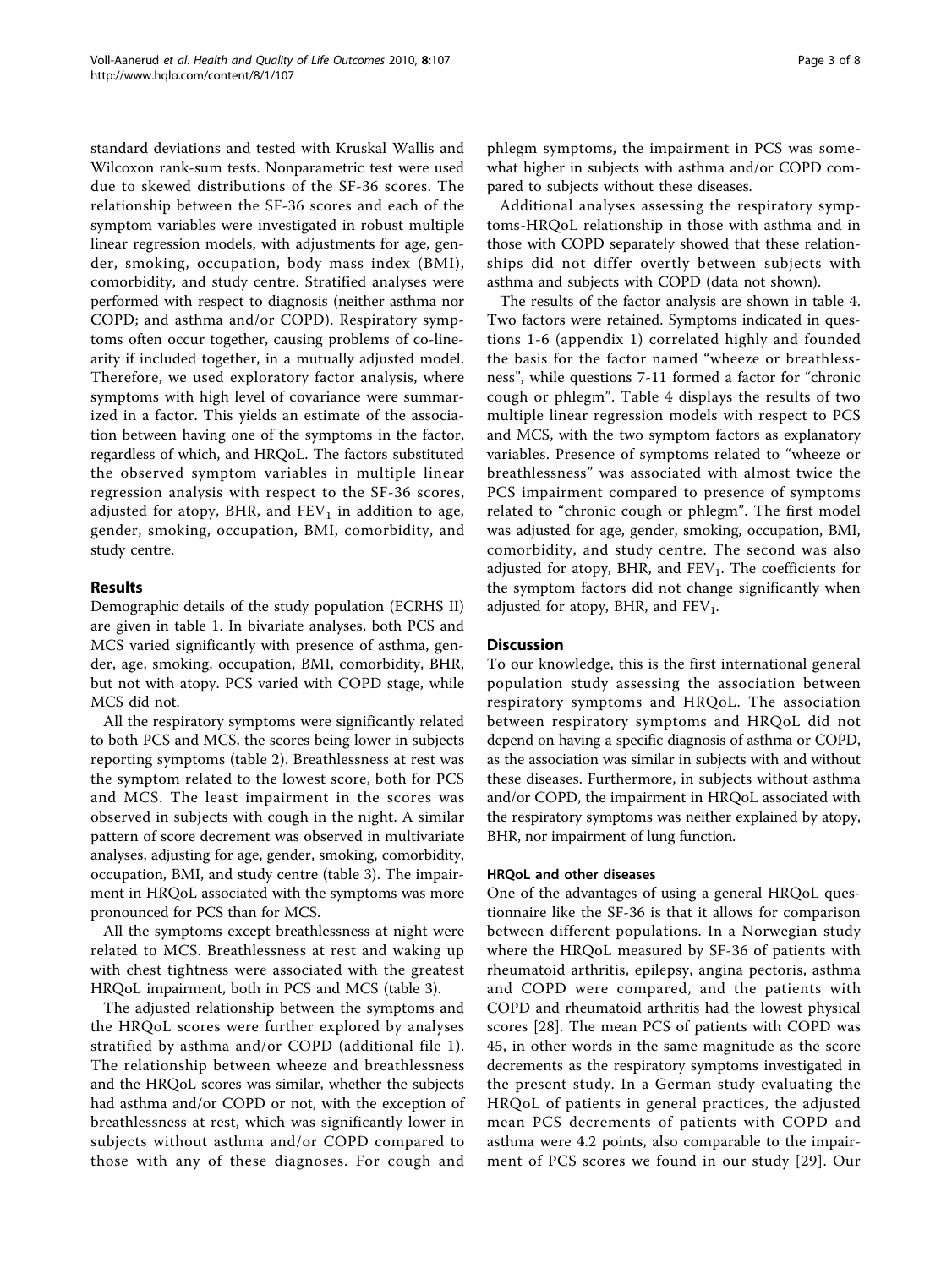|                                      |                            | PCS  |      |        |         | <b>MCS</b> |        |         |  |
|--------------------------------------|----------------------------|------|------|--------|---------|------------|--------|---------|--|
|                                      |                            | n    | Mean | (SD)   | p       | Mean       | (SD)   | p       |  |
| COPD                                 |                            |      |      |        |         |            |        |         |  |
|                                      | GOLD stage I               | 236  | 48.7 | (9.9)  | < 0.001 | 49.5       | (10.4) | 0.406   |  |
|                                      | GOLD stage II              | 90   | 46.1 | (10.0) |         | 49.6       | (10.9) |         |  |
|                                      | GOLD stage III/IV          | 10   | 34.6 | (11.7) |         | 54.9       | (7.4)  |         |  |
| Asthma                               |                            |      |      |        |         |            |        |         |  |
|                                      | No                         | 5368 | 50.5 | (8.8)  | < 0.001 | 50.2       | (10.4) | < 0.001 |  |
|                                      | Yes                        | 598  | 45.6 | (12.0) |         | 48.1       | (12.4) |         |  |
| Gender                               |                            |      |      |        |         |            |        |         |  |
|                                      | Female                     | 3075 | 49.5 | (9.8)  | < 0.001 | 48.9       | (11.3) | < 0.001 |  |
|                                      | Male                       | 2934 | 50.5 | (8.8)  |         | 51.2       | (9.7)  |         |  |
| Age in tertiles                      |                            |      |      |        |         |            |        |         |  |
|                                      | 28-39 years                | 2000 | 51.3 | (8.3)  | < 0.001 | 49.6       | (10.7) | < 0.001 |  |
|                                      | 39.1-47 years              | 2021 | 50.2 | (8.3)  |         | 49.6       | (10.8) |         |  |
|                                      | 47.1-56.5 years            | 1988 | 48.4 | (10.3) |         | 50.8       | (10.4) |         |  |
| Smoking                              |                            |      |      |        |         |            |        |         |  |
|                                      | Never                      | 2541 | 50.4 | (9.3)  | < 0.001 | 50.6       | (10.3) | < 0.001 |  |
|                                      | Ex                         | 1678 | 50.2 | (9.0)  |         | 50.3       | (10.1) |         |  |
|                                      | Current                    | 1737 | 49.3 | (9.7)  |         | 48.8       | (11.5) |         |  |
| Occupation                           |                            |      |      |        |         |            |        |         |  |
|                                      | Managers and professionals | 1829 | 51.2 | (8.5)  | < 0.001 | 50.0       | (10.1) | < 0.001 |  |
|                                      | Technicians                | 1115 | 50.9 | (8.3)  |         | 50.3       | (10.3) |         |  |
|                                      | Other non manual           | 1492 | 49.7 | (9.6)  |         | 49.4       | (11.3) |         |  |
|                                      | Manual                     | 1185 | 48.6 | (10.0) |         | 51.1       | (10.3) |         |  |
|                                      | Non classified             | 388  | 47.6 | (11.1) |         | 48.4       | (11.9) |         |  |
| <b>Body Mass Index</b>               |                            |      |      |        |         |            |        |         |  |
|                                      | < 20                       | 2739 | 51.3 | (8.4)  | < 0.001 | 49.5       | (10.7) | < 0.001 |  |
|                                      | 20-24.9                    | 253  | 50.6 | (9.3)  |         | 47.8       | (11.3) |         |  |
|                                      | 25-29.9                    | 2106 | 49.4 | (9.4)  |         | 50.9       | (10.1) |         |  |
|                                      | $30+$                      | 773  | 47.0 | (11.0) |         | 50.5       | (11.4) |         |  |
| Comorbidity                          |                            |      |      |        |         |            |        |         |  |
|                                      | No                         | 2750 | 52.0 | (7.5)  | < 0.001 | 51.3       | (9.2)  | < 0.001 |  |
|                                      | Yes                        | 1996 | 47.8 | (10.7) |         | 48.0       | (12.0) |         |  |
| Atopy                                |                            |      |      |        |         |            |        |         |  |
|                                      | No                         | 3978 | 49.9 | (9.5)  | 0.359   | 49.7       | (10.9) | 0.064   |  |
|                                      | Yes                        | 1565 | 50.2 | (9.1)  |         | 50.7       | (9.9)  |         |  |
| <b>Bronchial hyperresponsiveness</b> |                            |      |      |        |         |            |        |         |  |
|                                      | No                         | 3961 | 50.9 | (8.6)  | < 0.001 | 50.3       | (10.3) | < 0.001 |  |
|                                      | Yes                        | 577  | 48.9 | (9.9)  |         | 48.0       | (11.8) |         |  |

<span id="page-3-0"></span>

| Table 1 Charachteristis of subjects in ECRHS II, and mean physical component summar (PCS) and mental component |  |
|----------------------------------------------------------------------------------------------------------------|--|
| summary (MCS) values according to the subjects characteristics                                                 |  |

study elaborates on the association between respiratory disease and HRQoL by highlighting the importance of respiratory symptoms, and not only diagnosed disease in this association.

Chronic respiratory symptoms can be caused by other conditions than asthma and COPD. Obesity, heart diseases, hypertension with congestive heart failure, and cancer with metastasis to the lungs can have similar symptomatology. In the current study, both BMI and comorbidities were included as adjustment variables in

the analyses. Of the 6009 subjects, 45.8% had no comorbidities 33.2% had one or more, and in 21.0% data on comorbidities were missing. To evaluate if the observed associations between respiratory symptoms and HRQoL could be due to residual confounding by comorbidity, the analyses presented in additional file [1](#page-6-0) were also conducted in subjects without comorbidities. In this subgroup, there were still significant associations between respiratory symptoms and HRQoL, both in subjects with and without asthma and/or COPD (data not shown).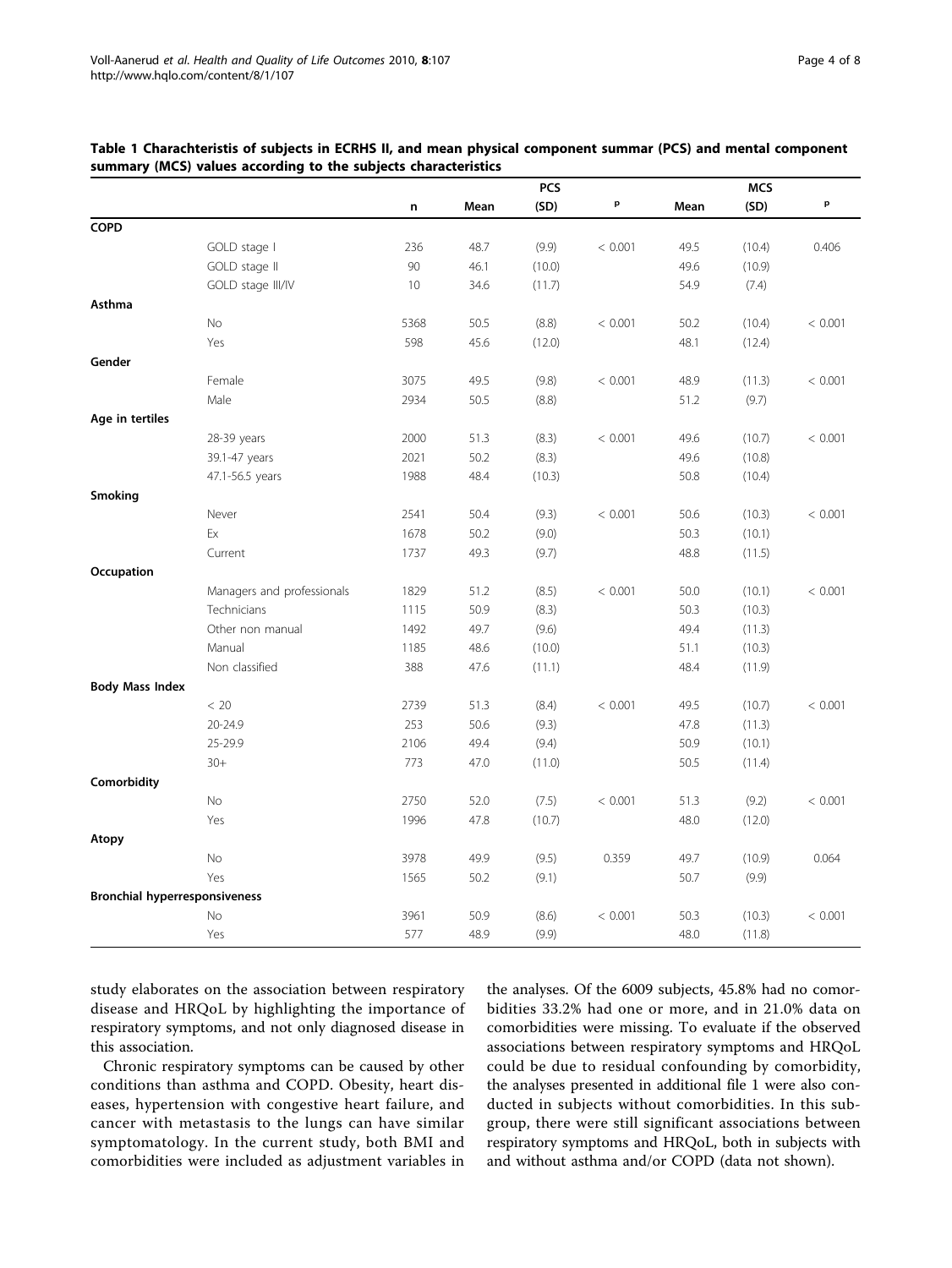|                                |      |      |           | <b>PCS</b> | <b>MCS</b> |            |            |        |
|--------------------------------|------|------|-----------|------------|------------|------------|------------|--------|
| Symptom                        |      |      | No        | Yes        |            | No         | <b>Yes</b> |        |
|                                | No   | Yes  | Mean(SD)  | Mean(SD)   | p          | Mean(SD)   | Mean(SD)   | p      |
|                                | n    | n    |           |            |            |            |            |        |
| Wheezing                       | 4690 | 1317 | 50.9(8.5) | 46.9(8.5)  | $\ast$     | 50.4(10.3) | 48.5(11.8) | $*$    |
| Wheezing and breathlessness    | 5311 | 668  | 50.6(8.8) | 45.4(11.7) | $\ast$     | 50.3(10.4) | 47.8(12.1) | ⋇      |
| Wheezing without a cold        | 5199 | 761  | 50.6(8.8) | 45.4(11.7) | $\ast$     | 50.3(10.4) | 48.3(11.9) | ⋇      |
| Woken up by tightness in chest | 5228 | 775  | 50.7(8.6) | 45.3(12.1) | $\ast$     | 50.6(10.2) | 46.0(12.5) | $\ast$ |
| Breathlessness at rest         | 5659 | 339  | 50.3(8.9) | 44.5(13.3) | $\ast$     | 50.3(10.3) | 44.8(13.6) | $\ast$ |
| Breathlessness after exercise  | 4948 | 1049 | 50.9(8.5) | 45.7(11.6) | $\ast$     | 50.7(10.1) | 46.8(12.3) | $\ast$ |
| Breathlessness at night        | 5645 | 350  | 50.3(9.0) | 45.3(12.1) | $\ast$     | 50.2(10.5) | 47.2(12.2) | $*$    |
| Cough at night                 | 4251 | 1754 | 50.9(8.5) | 47.9(10.6) | $\ast$     | 50.5(10.3) | 48.9(11.2) | $*$    |
| Cough in the morning           | 5258 | 738  | 50.5(9.0) | 46.9(10.7) | $\ast$     | 50.4(10.4) | 47.3(11.7) | $*$    |
| Cough in the winter            | 5233 | 760  | 50.6(8.8) | 46.0(11.5) | $\ast$     | 50.4(10.2) | 47.2(12.8) | $*$    |
| Chronic chough                 | 5557 | 404  | 50.4(8.9) | 45.1(12.2) | $\ast$     | 50.2(10.4) | 47.1(12.8) | $*$    |
| Phlegm in the morning          | 5172 | 816  | 50.5(8.9) | 46.9(11.1) | $\ast$     | 50.3(10.5) | 48.2(11.6) | ⋇      |
| Phlegm in the winter           | 5342 | 601  | 50.5(8.9) | 46.0(11.7) | $\ast$     | 50.2(10.5) | 48.1(11.8) | $*$    |
| Chronic phlegm                 | 5539 | 395  | 50.3(9.0) | 46.1(12.1) | $\ast$     | 50.1(10.5) | 48.3(11.9) | $*$    |

<span id="page-4-0"></span>Table 2 Mean (Standard Deviation) physical component summary (PCS) and mental c summary (MCS) in subjects with and without respiratory symptoms in the ECRHS II

#### HRQoL, COPD, and asthma

In the current analyses, we chose to join self-reported asthma and spirometrically defined COPD in one group. Firstly, aging is an established risk factor for COPD [[17,30,31\]](#page-7-0). The risk of developing COPD is substantially higher in subjects over 45 years of age [\[17\]](#page-7-0) compared to younger subjects, and the majority of our study population was under 45 years. Secondly, among our study participants, 336 subjects (5.6%) had airway obstruction measured with pre-bronchodilatator spirometry, and the majority of these had  $FEV_1 > 80\%$  of predicted. Most likely, a large number of these subjects have reversible airway obstruction [[32](#page-7-0)], indicating asthma and not COPD. Thirdly, there where 102 subjects that reported ever having had asthma in addition to having  $FEV<sub>1</sub>/FVC$ < 0.70. Thus, in a population study as this classification error between asthma and COPD is difficult to avoid. Since the main focus of the study was the subjects without obstructive lung disease, we chose to group asthma and COPD together.

A priori, respiratory symptoms without a known cause will probably be more worrying than symptoms with a recognized pathological origin. A study of asthma and COPD patients in the Netherlands showed that knowledge about both asthma and COPD was related to better adaptation to these diseases [[33\]](#page-7-0). Knowledge of disease is likely to vary in the group of asthma and/or COPD in our study, since asthma was self-reported and COPD was based on spirometric measurements of airflow limitation. To account for an eventual positive effect of knowledge of disease we conducted analyses stratified by asthma and COPD. However, the HRQoL Table 3 Association (coefficient and 95% confidence interval) of the physical component summary (PCS) and the mental component summa (MCS) with persistent\* respiratory symptoms

|                                   |         | <b>PCS</b>        | <b>MCS</b> |                  |  |
|-----------------------------------|---------|-------------------|------------|------------------|--|
|                                   | coef    | 95% CI            | coef       | 95% CI           |  |
| Persistent symptoms               |         |                   |            |                  |  |
| Wheezing                          | $-4.06$ | $(-4.95, -3.16)$  | $-2.45$    | $(-3.41, -1.49)$ |  |
| Wheezing and<br>breathlessness    | $-6.08$ | $(-7.51, -4.65)$  | $-2.19$    | $(-3.66, -0.72)$ |  |
| Wheezing without a<br>cold        | $-4.13$ | $(-5.43, -2.84)$  | $-1.88$    | $(-3.14, -0.61)$ |  |
| Woken up by tightness<br>in chest | $-7.15$ | $(-8.65, -5.65)$  | $-4.02$    | $(-5.51, -2.52)$ |  |
| Breathlessness at rest            | $-8.05$ | $(-11.18, -4.93)$ | $-3.81$    | $(-6.68, -0.94)$ |  |
| Breathlessness after<br>exercise  | $-5.93$ | $(-7.11, -4.75)$  | $-2.92$    | $(-4.12, -1.72)$ |  |
| Breathlessness at night           | $-5.68$ | $(-7.91, -3.45)$  | $-0.78$    | $(-2.95, 1.40)$  |  |
| Cough at night                    | $-3.68$ | $(-4.46, -2.91)$  | $-2.07$    | $(-2.92, -1.21)$ |  |
| Cough in the morning              | $-3.68$ | $(-4.89, -2.46)$  | $-2.04$    | $(-3.31, -0.76)$ |  |
| Cough in the winter               | $-4.74$ | $(-6.05, -3.43)$  | $-4.08$    | $(-5.50, -2.67)$ |  |
| Chronic chough                    | $-4.83$ | $(-6.77, -2.90)$  | $-3.96$    | $(-6.01, -1.90)$ |  |
| Phlegm in the morning             | $-3.92$ | $(-5.04, -2.80)$  | $-2.04$    | $(-3.21, -0.86)$ |  |
| Phlegm in the winter              | $-4.41$ | $(-5.90, -2.93)$  | $-2.80$    | $(-4.33, -1.28)$ |  |
| Chronic phlegm                    | $-2.64$ | $(-4.42, -0.86)$  | $-2.99$    | $(-5.03, -0.94)$ |  |

\*Persistent meaning presence of the symptom both in ECRHS I and II. Coefficients give deviations from mean score compared to never having had the symptom. Adjusted for age, gender, smoking, comorbidity, occupation, BMI, and study centre.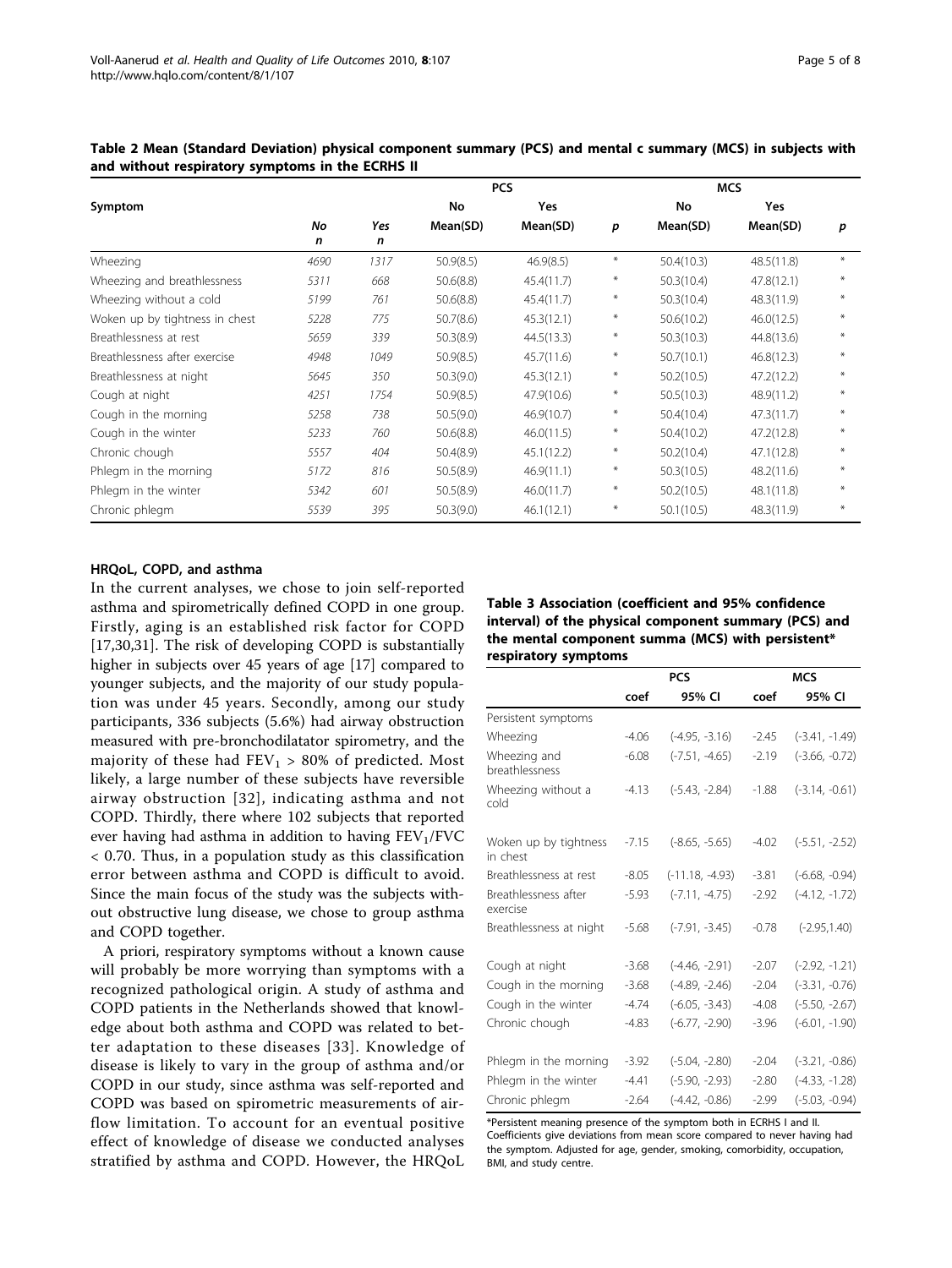|                         |         | <b>PCS</b>       |         | <b>MCS</b> |                  |         |  |
|-------------------------|---------|------------------|---------|------------|------------------|---------|--|
| Coeff.                  |         | 95% CI           | p       | Coeff.     | 95% CI           | р       |  |
| Model $1*$              |         |                  |         |            |                  |         |  |
| Wheezing/breathlessness | $-1.88$ | $(-2.24, -1.52)$ | < 0.001 | $-1.57$    | $(-1.95, -1.18)$ | < 0.001 |  |
| Cough/phlegm            | $-1.04$ | $(-1.37, -0.71)$ | < 0.001 | $-0.92$    | $(-1.28, -0.55)$ | < 0.001 |  |
| Model $2^{\# \#}$       |         |                  |         |            |                  |         |  |
| Wheezing/breathlessness | $-1.85$ | $(-2.28, -1.41)$ | < 0.001 | $-1.40$    | $(-1.88, -0.92)$ | < 0.001 |  |
| Cough/phlegm            | $-0.96$ | $(-1.35, -0.57)$ | < 0.001 | $-0.94$    | $(-1.36, -0.52)$ | < 0.001 |  |

<span id="page-5-0"></span>Table 4 Association (coefficient and 95% confidence interval) of the respiratory symptom factors with the physical component summary (PCS) and the mental component summary (MCS) in subjects with neither asthma nor COPD

# Adjusted for age, gender, smoking, occupation, body mass index, comorbidity, and centre.

## Adjusted for age, gender, smoking, occupation, body mass index, comorbidity, centre, atopy, bronchial hyperresponsiveness, and FEV1

scores did not differ significantly between the subjects with self-reported asthma and respiratory symptoms and the subjects with spirometrically confirmed COPD and respiratory symptoms.

Some symptoms had a greater impact on HRQoL than other symptoms. Subjects with breathlessness without asthma and/or COPD had lower both PCS and MCS than subjects with asthma and/or COPD. It could be that breathlessness indicated by subjects without asthma or COPD represents a different sensation than in subjects with asthma and/or COPD; dyspnoea is a term describing many sensations [[34](#page-7-0)], and the underlying mechanisms of dyspnoea are many [[35](#page-7-0)].

Subjects with cough/phlegm symptoms and asthma/ COPD had lower PCS than subjects with these symptoms and neither asthma nor COPD. This difference might be explained by the frequency and intensity of these symptoms, which most likely are higher in subjects with asthma and/or COPD. The symptom questionnaire did not assess symptom frequency and intensity, so this remains unsolved. COPD is a heterogeneous disease, and the classical way of describing the different phenotypes have been through the Snider venn diagram. Snider described the variety of obstructive lung disease is through the phenotype with asthma, the one with chronic bronchitis, the one with emphysema, and varying degrees of overlap between the three phenotypes. The hallmark symptoms of the chronic bronchitis phenotype often are cough and phlegm. The decreased PCS accompanying the cough and phlegm in our analyses of subjects with asthma and/or COPD may indicate that subjects with the chronic bronchitis phenotype have lower HRQoL than the asthma and emphysema phenotypes.

#### Objective measurements

When atopy, BHR and  $FEV<sub>1</sub>$  was included in the regression model with the symptom factors, the regression coefficients did not change overtly. Garcia-Marcos et al evaluated HRQoL in asthmatic children and found that atopy was not a risk factor for decreased HRQoL [[36](#page-7-0)]. We have found no previous general population studies investigating BHR in the context of HRQoL. Better lung function was related to higher HRQoL as found in another study [\[31](#page-7-0)], but the difference in  $FEV<sub>1</sub>$  associated with one point change in the PCS score was more than 1000 ml. In other words, a change in PCS score barely statistically significant corresponded to five times the FEV1 change regarded as clinically relevant spirometrically.

#### Conclusion

Respiratory symptoms are among the more common health problems in the general population. Our results have shown that otherwise healthy young adults reporting respiratory symptoms have a relevant impairment in quality of life, which is not restricted to those with asthma or COPD and cannot be explained by atopy, reduced lung function, or BHR. Understanding the nature of these symptoms and the implications for diagnosis, treatment and prevention, remains a relevant challenge. Furthermore, our study suggests that it is important to adjust for respiratory symptoms, and not only respiratory disease or other comorbidities when HRQoL is evaluated.

### Appendix 1

Wheezing or whistling in your chest in the last 12 months

If yes to 1, breathless when wheezing sound present If yes to 1, wheezing and whistling without cold

Woken up with a feeling of chest tightness in the last 12 months

Attack of short breath after activity last 12 months

Attack of shortness of breath at rest in the last 12 months

Woken by attack of shortness of breath in the last 12 months

Woken by attack of coughing in the last 12 months Usually cough first thing in the morning in winter? Usually cough in day or night during winter?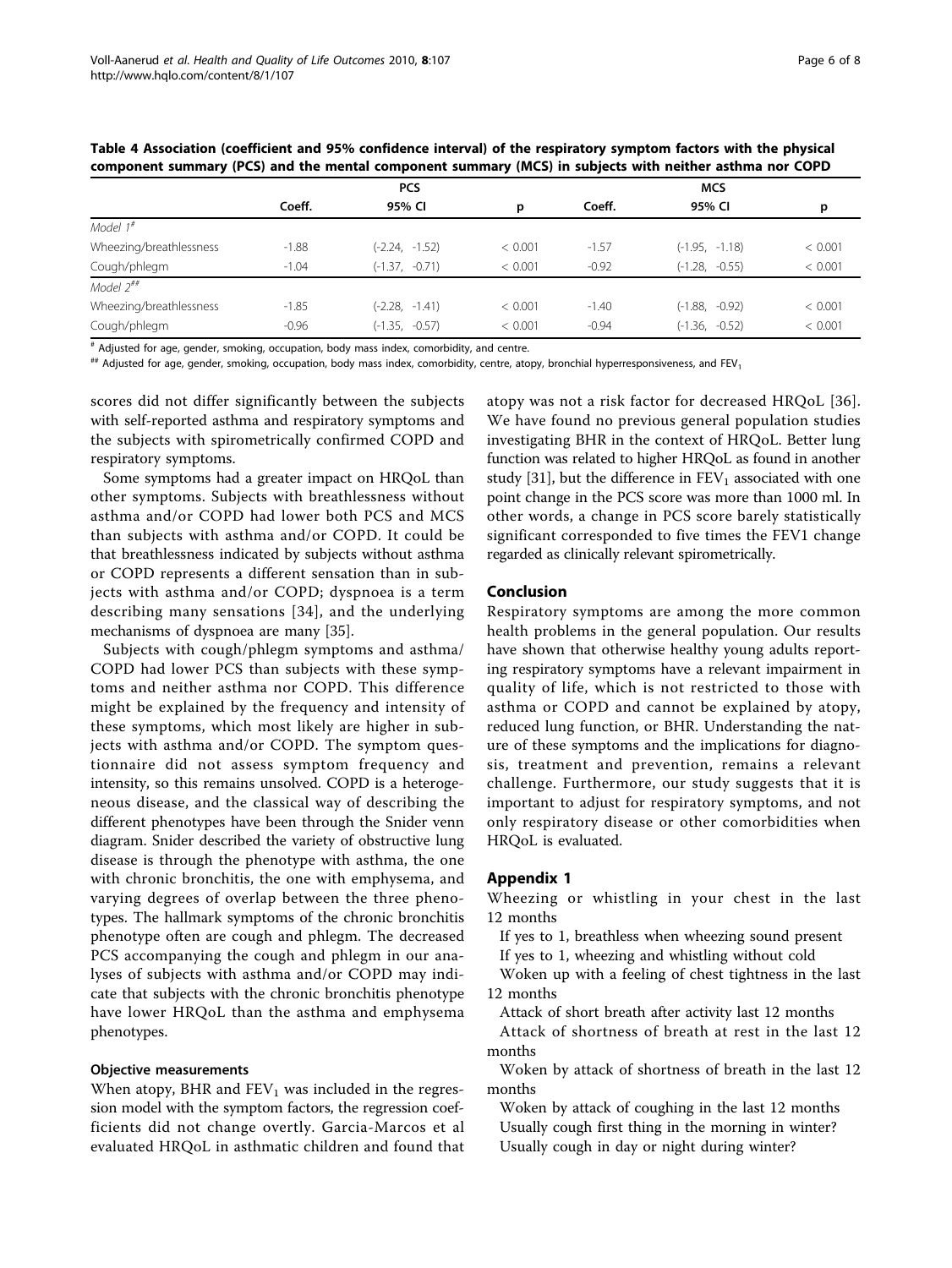<span id="page-6-0"></span>7.1 Cough like this for 3 months a year?

Bring up phlegm from your chest in the morning in the winter?

Bring up phlegm during day or night in the winter?

Bring up phlegm most days for three months each year?

Ever had asthma?

# Appendix 2

Suffer from long term limiting illness

Suffer with arthritis

Suffer with hypertension-high blood presure

Suffer with deafness

Suffer with varicose veins

Suffer from cataracts

Suffer from heart disease

Suffer from depression

Suffer from diabetes

Suffer from migraine/recurrent headaches

Have cancer

Had a stroke

# Additional material

[Additional file 1: A](http://www.biomedcentral.com/content/supplementary/1477-7525-8-107-S1.DOC)ssociation (coefficient and 95% CI) of the physical component summary (PCS) and the mental component summary (MCS) with respiratory symptoms in the ECRHS II by asthma and/or COPD, adjusted for age, gender, smoking, comorbidity, and country.

#### Acknowledgements

The coordination of ECRHS II was supported by the European Commission, as part of their Quality of Life programme. The following bodies funded the local studies in ECRHS II in this article.

Albacete–Fondo de Investigaciones Santarias (grant code: 97/0035-01, 13 99/ 0034-01, and 99/0034-02), Hospital Universitario de Albacete, Consejeria de Sanidad. Antwerp–FWO (Fund for Scientific Research)- Flanders Belgium (grant code: G.0402.00), University of Antwerp, Flemish Health Ministry. Barcelona–Fondo de Investigaciones Sanitarias (grant code: 99/0034-01, and 99/0034-02), Red Respira (RTIC 03/11 ISC IIF). Ciber of Epidemiology and Public Health has been established and founded by Instituto de Salud Carlos III.

Basel–Swiss National Science Foundation, Swiss Federal Office for Education & Science, Swiss National Accident Insurance Fund (SUVA).

Bergen–Norwegian Research Council; Norwegian Asthma & Allergy Association (NAAF); Glaxo Wellcome AS, Norway Research Fund. Bordeaux–Institut Pneumologique d'Aquitaine.

Erfurt–GSF-National Research Centre for Environment & Health, Deutsche Forschungsgemeinschaft (DFG) (grant code FR 1526/1-1).

Galdakao–Basque Health Department.

Gothenburg–Swedish Heart Lung Foundation, Swedish Foundation for Health Care Sciences & Allergy Research, Swedish Asthma & Allergy Foundation, Swedish Cancer & Allergy Foundation.

Grenoble–Programme Hospitalier de Recherche Clinique-DRC de Grenoble 2000 no. 2610, Ministry of Health, Direction de la Recherche Clinique, Ministere de l'Emploi et de la Solidarite, Direction Generale de la Sante, CHU de Grenoble, Comite des Maladies Respiratoires de l'Isere.

Hamburg–GSF-National Research Centre for Environment & Health, Deutsche Forschungsgemeinschaft (DFG) (grant code MA 711/4-1).

Ipswich and Norwich–National Asthma Campaign (UK).

Huelva–Fondo de Investigaciones Sanitarias (FIS) (grant code: 97/0035-01, 99/ 0034-01, and 99/0034-02).

Montpellier–Programme Hospitalier de Recherche Clinique-DRC de Grenoble 2000 no. 2610, Ministry of Health, Direction de la Recherche Clinique, CHU de Grenoble, Ministere de l'Emploi et de la Solidarite, Direction Generale de la Sante, Aventis (France), Direction Régionale des Affaires Sanitaires et Sociales Languedoc-Roussillon. Oviedo–Fondo de Investigaciones Santarias (FIS) (grant code: 97/0035-01, 99/0034-01, and 99/0034-02).

Paris–Ministere de l'Emploi et de la Solidarite, Direction Generale de la Sante, UCBPharma (France), Aventis (France), Glaxo France, Programme Hospitalier de Recherche Clinique-DRC de Grenoble 2000 no. 2610, Ministry of Health, Direction de la Recherche Clinique, CHU de Grenoble.

Pavia-Glaxo, Smith & Kline Italy, Italian Ministry of University and Scientific and Technological Research (MURST), Local University Funding for Research 1998 & 1999 (Pavia, Italy).

Portland–American Lung Association of Oregon, Northwest Health Foundation, Collins Foundation, Merck Pharmaceutical.

Reykjavik–Icelandic Research Council, Icelandic University Hospital Fund. Tartu–Estonian Science Foundation.

Turin–ASL 4 Regione Piemonte (Italy), AO CTO/ICORMA Regione Piemonte (Italy), Ministero dell'Università e della Ricerca Scientifica (Italy), Glaxo Wellcome spa (Verona, Italy).

Umeå–Swedish Heart Lung Foundation, Swedish Foundation for Health Care Sciences & Allergy Research, Swedish Asthma & Allergy Foundation, Swedish Cancer & Allergy Foundation.

Uppsala–Swedish Heart Lung Foundation, Swedish Foundation for Health Care Sciences & Allergy Research, Swedish Asthma & Allergy Foundation, Swedish Cancer & Allergy Foundation.

Verona–University of Verona; Italian Ministry of University and Scientific and Technological Research (MURST); Glaxo, Smith & Kline Italy.

The following bodies funded ECRHS I for centres in ECRHS II: Belgian Science Policy Office, National Fund for Scientific Research; Ministère de la Santé, Glaxo France, Institut Pneumologique d'Aquitaine, Contrat de Plan Etat-Région Languedoc-Rousillon, CNMATS, CNMRT (90MR/10, 91AF/6), Ministre delegué de la santé, RNSP, France; GSF, and the Bundesminister für Forschung und Technologie, Bonn, Germany; Ministero dell'Università e della Ricerca Scientifica e Tecnologica, CNR, Regione Veneto grant RSF n. 381/ 05.93, Italy; Norwegian Research Council project no. 101422/310; Dutch Ministry of Wellbeing, Public Health and Culture, Netherlands; Ministerio de Sanidad y Consumo FIS (grants #91/0016060/00E-05E and #93/0393), and grants from Hospital General de Albacete, Hospital General Juan Ramón Jiménez, Consejería de Sanidad, Principado de Asturias, Spain; The Swedish Medical Research Council, the Swedish Heart Lung Foundation, the Swedish Association against Asthma and Allergy; Swiss National Science Foundation grant 4026-28099; National Asthma Campaign, British Lung Foundation, Department of Health, South Thames Regional Health Authority, UK; United States, Department of Health, Education and Welfare Public Health Service (grant #2 S07 RR05521-28).

#### Author details

<sup>1</sup>Institute of Medicine, University of Bergen, Bergen, Norway. <sup>2</sup>Centre for Research in Environmental Epidemiology (CREAL), Barcelona, Spain. <sup>3</sup>Department of Thoracic Medicine, Haukeland University Hospital, Bergen, Norway. <sup>4</sup> Centre for Clinical Research, Haukeland University Hospital, Bergen, Norway. <sup>5</sup>CHU de Grenoble, INSERM U823, Université Joseph Fourier-Grenoble, Grenoble, France. <sup>6</sup>Municipal Institute of Medical Research (IMIM-Hospital del Mar); CIBER Epidemiologia y Salud Pública (CIBERESP); and Universitat Pomeu Fabra, Barcelona, Spain. <sup>7</sup>Institut National de la Santé et de la Recherche Médicale, Unit 700, Epidemiologie, Paris, France.

#### Authors' contributions

The presented work is carried out in collaboration between all authors. JMA and MVA defined the research theme. JMA, CS, ERO, and BL designed the data collection. EP and MVA conducted the statistical analyses. Results interpreted by JMA, EP, and MVA. All authors contributed to the drafting and critical revising of the manuscript.

#### Competing interests

Authors MVA, TMLE, EP, ERO, CS, VS, IP, JMA, and BL have no conflicts of interest.